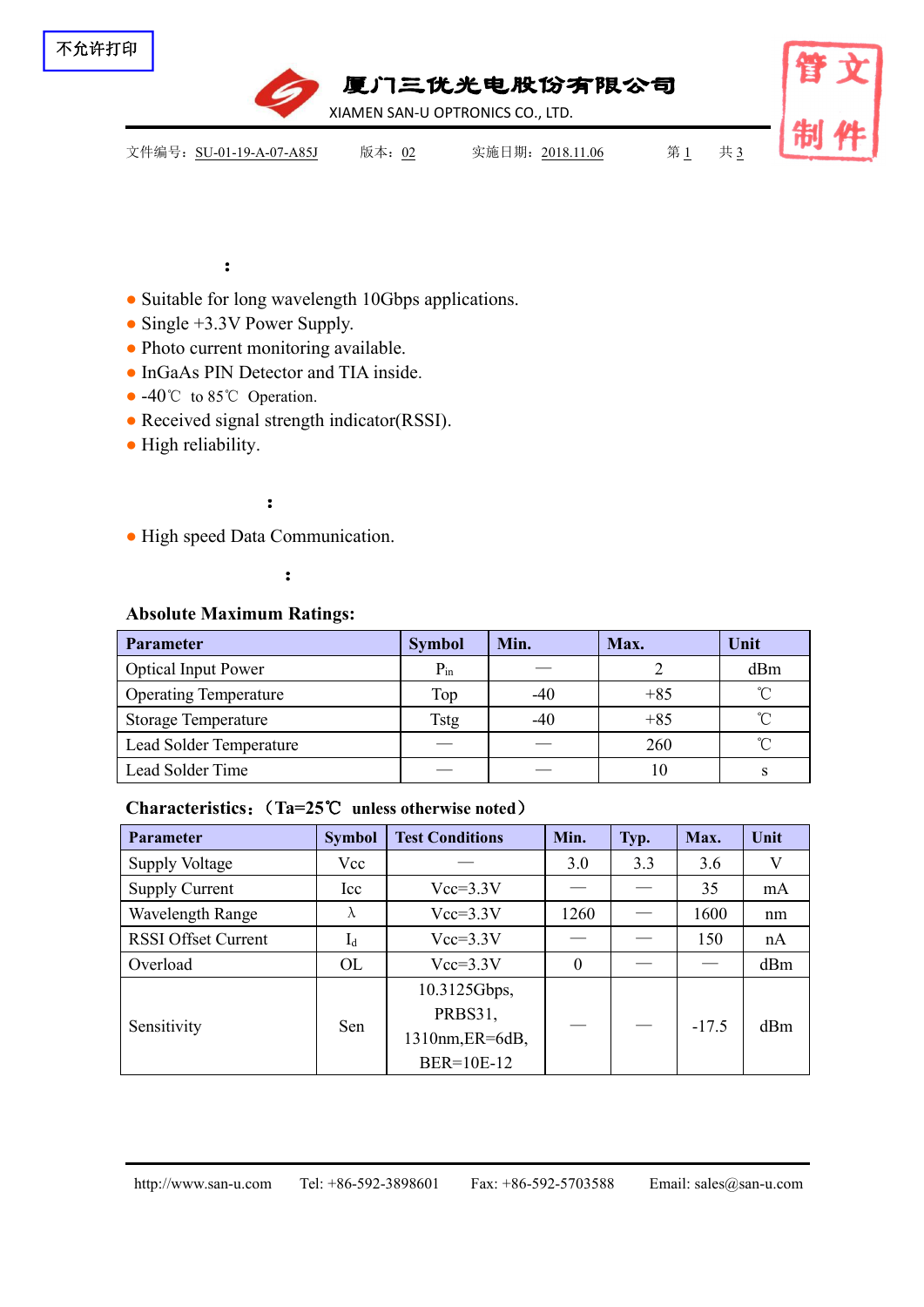

# **Key Materials**

| Materials  | Part Number |
|------------|-------------|
| ' PIN PD   | 0001020206  |
| <b>TIA</b> | 0000090072  |





#### **Statement**:

SAN-U owns the authority for final explanation of all information contained in this document, which is subject to change without notice. All the information was obtained in particular environments; and SAN-U will not be responsible for the performance of the customers' actual operating environments. All information contained is only for the users' reference and shall not be considered as warranted characteristics. SAN-U will not be liable for damages arising directly or indirectly which from any use of the information contained in this document.

#### **Contact Information:**

http://www.san-u.com Tel: +86-592-3898601 Fax: +86-592-5703588 Email: sales@san-u.com